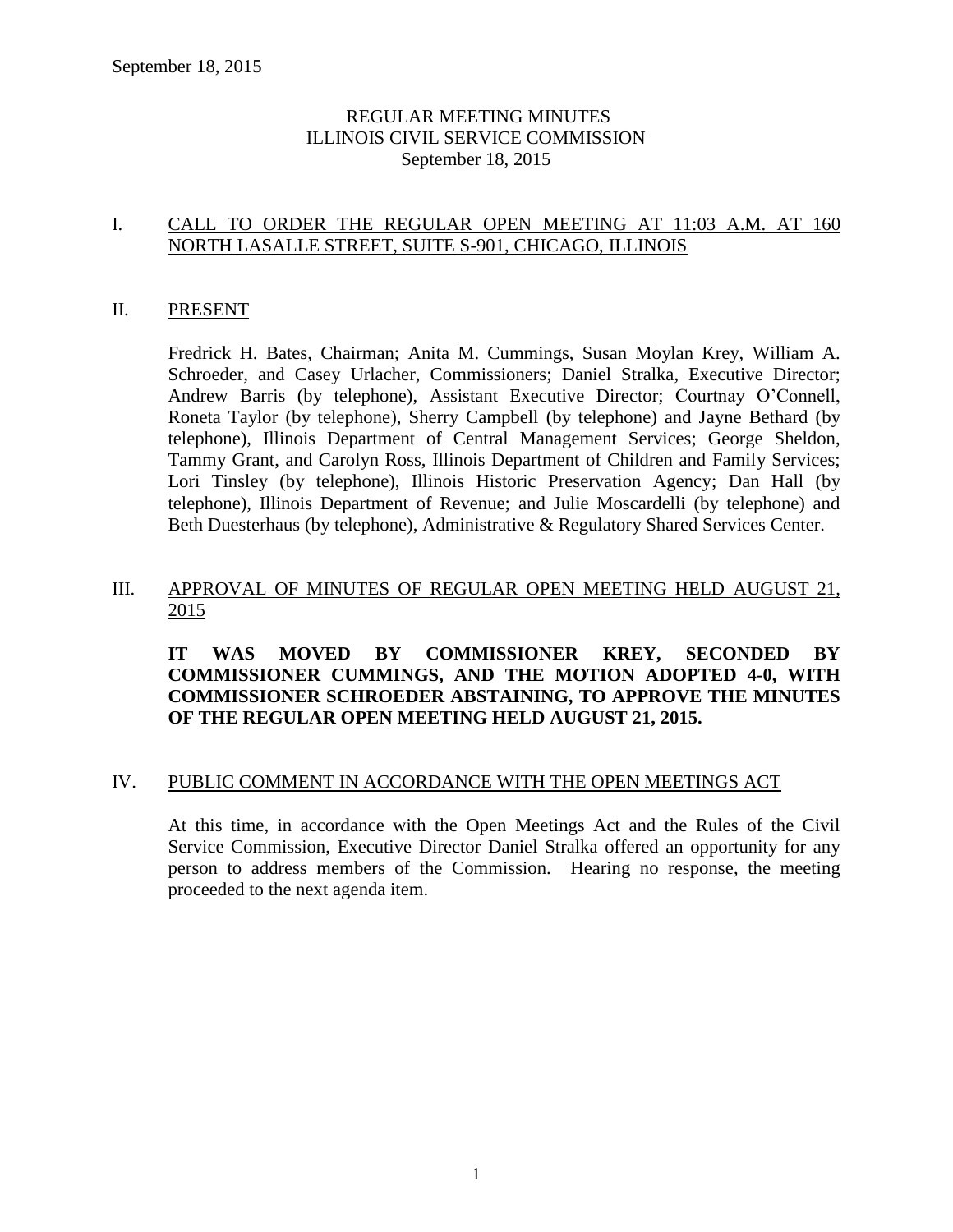#### EXEMPTIONS UNDER SECTION 4d(3) OF THE PERSONNEL CODE V.

## A. Report on Exempt Positions from Department of Central Management Services

|               | Total<br>Employees | Number of Exempt<br>Positions |
|---------------|--------------------|-------------------------------|
| <u>Agency</u> |                    |                               |
|               |                    |                               |
|               |                    |                               |
|               |                    |                               |
|               |                    |                               |
|               |                    |                               |
|               |                    |                               |
|               |                    |                               |
|               |                    |                               |
|               |                    |                               |
|               |                    |                               |
|               |                    |                               |
|               |                    |                               |
|               |                    |                               |
|               |                    |                               |
|               |                    |                               |
|               |                    |                               |
|               |                    |                               |
|               |                    |                               |
|               |                    |                               |
|               |                    |                               |
|               |                    |                               |
|               |                    |                               |
|               |                    |                               |
|               |                    |                               |
|               |                    |                               |
|               |                    |                               |
|               |                    |                               |
|               |                    |                               |
|               |                    |                               |
|               |                    |                               |
|               |                    |                               |
|               |                    |                               |
|               |                    |                               |
|               |                    |                               |
|               |                    |                               |
|               |                    |                               |
|               |                    |                               |
|               |                    |                               |
|               |                    |                               |
|               |                    |                               |
|               |                    |                               |
|               |                    |                               |
|               |                    |                               |
|               |                    |                               |
|               |                    |                               |
|               |                    |                               |
|               |                    |                               |
|               |                    |                               |
|               |                    |                               |
|               |                    |                               |
|               |                    |                               |
|               |                    |                               |
|               |                    |                               |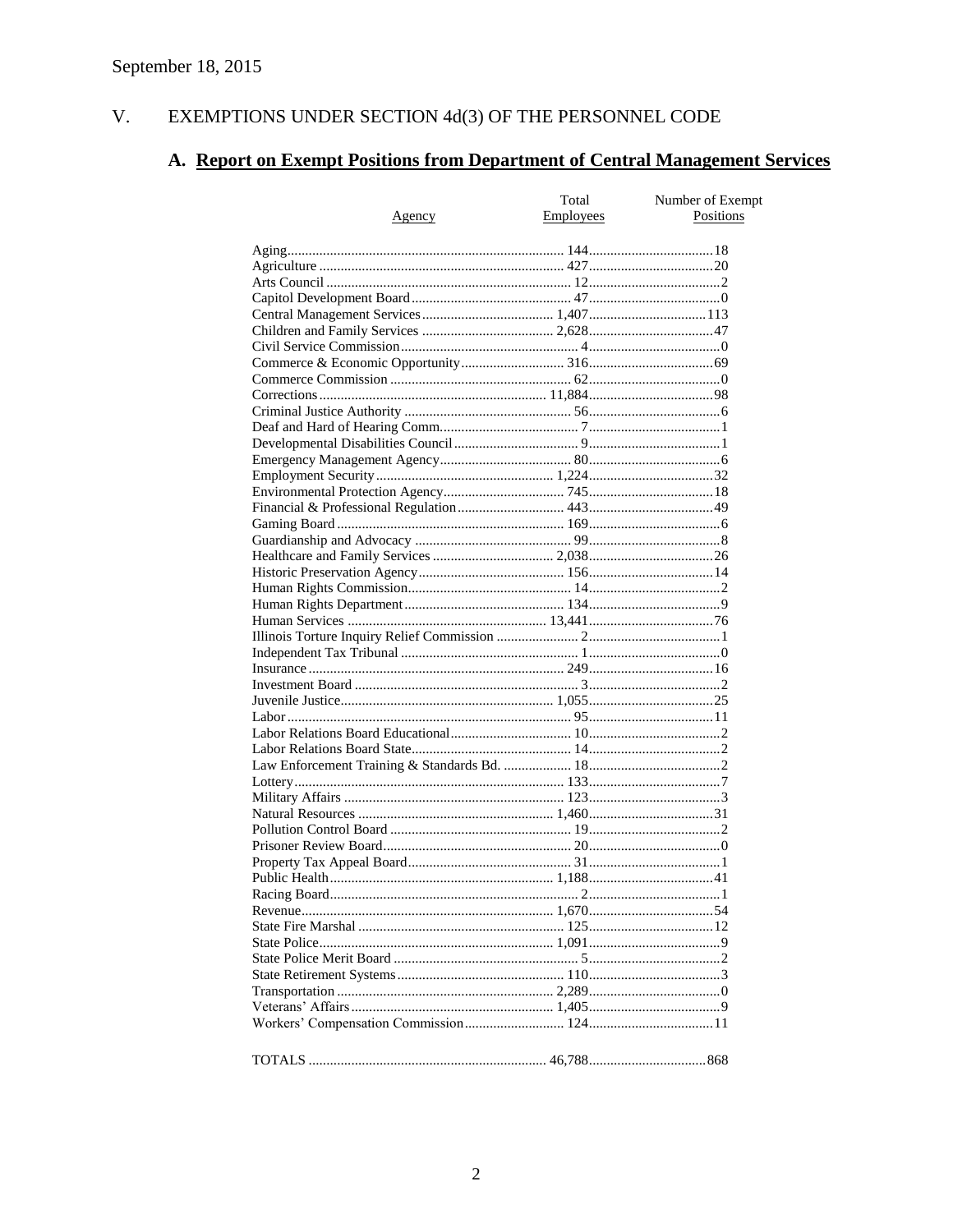#### **B. Governing Rule – Section 1.142 Jurisdiction B Exemptions**

- a) The Civil Service Commission shall exercise its judgment when determining whether a position qualifies for exemption from Jurisdiction B under Section 4d(3) of the Personnel Code. The Commission will consider any or all of the following factors inherent in the position and any other factors deemed relevant to the request for exemption:
	- 1) The amount and scope of principal policy making authority;
	- 2) The amount and scope of principal policy administering authority;
	- 3) The amount of independent authority to represent the agency, board or commission to individuals, legislators, organizations or other agencies relative to programmatic responsibilities;
	- 4) The capability to bind the agency, board or commission to a course of action;
	- 5) The nature of the program for which the position has principal policy responsibility;
	- 6) The placement of the position on the organizational chart of the agency, board or commission;
	- 7) The mission, size and geographical scope of the organizational entity or program within the agency, board or commission to which the position is allocated or detailed.
- b) The Commission may, upon its own action after 30 days notice to the Director of Central Management Services or upon the recommendation of the Director of the Department of Central Management Services, rescind the exemption of any position that no longer meets the requirements for exemption set forth in subsection (a). However, rescission of an exemption shall be approved after the Commission has determined that an adequate level of managerial control exists in exempt status that will insure responsive and accountable administrative control of the programs of the agency, board or commission.
- c) For all positions currently exempt by action of the Commission, the Director of Central Management Services shall inform the Commission promptly in writing of all changes in essential functions, reporting structure, working title, work location, position title, position number or specialized knowledge, skills, abilities, licensure or certification.
- d) Prior to granting an exemption from Jurisdiction B under Section 4d(3) of the Personnel Code, the Commission will notify the incumbent of the position, if any, of its proposed action. The incumbent may appear at the Commission meeting at which action is to be taken and present objections to the exemption request.

(Source: Amended at 34 Ill. Reg. 3485, effective March 3, 2010)

\* \* \*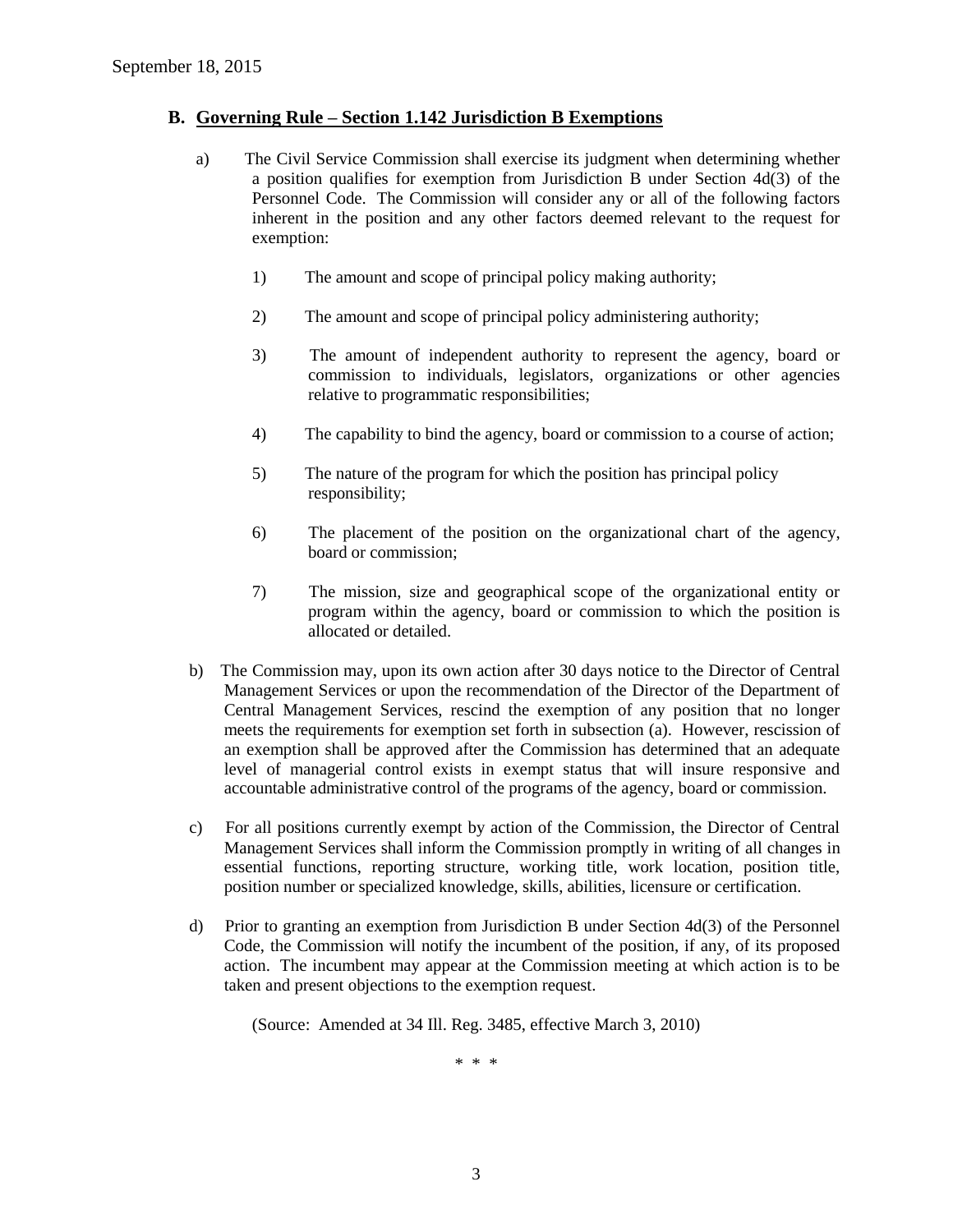## **C. Requests for 4d(3) Exemption**

Executive Director Daniel Stralka reported the following:

 Item C was continued from last month. It is for the Department of Revenue (DOR) Audit Discovery & Recovery Program Manager. This position reports to the Audit Program Administrator who reports to the Director. DOR has an audit program which is under an exempt Audit Program Administrator. Previously, it was divided into two separate audit implementation methodologies based on the type of audit, each of which was headed by an exempt program manager: Income Tax and Sales & Miscellaneous Tax. DOR has now reorganized it so that the audit methodologies are organized not by type of tax, but by type of audit. The first is field audits which are conducted across Illinois and nationwide by a staff of employees who conduct these audits at the taxpayer place of business or residence. The second is in-house audits conducted by DOR employees in DOR facilities in Sangamon and Cook Counties utilizing data collected by DOR. This latter type of audit is the program that this requested position manages.

The audit program is significant. It conducted over 100,000 audits establishing over one billion dollars in liabilities in the last fiscal year. In addition, it must be noted that the Commission had previously granted two exemptions based on the subject matter tax, and the agency has indicated it would be abolishing one of these two positions so there will be no net increase in exempt positions should this request be approved. Staff had a concern because the reorganization would now mean there is essentially one audit program being managed by these two exempt positions with the only difference being the location of the auditors. However, considering the size of the program and there will not be a net increase in exempt positions, Staff recommended approval of this request.

Dan Hall, Program Administrator-Department of Revenue, indicated that this was a generally accurate summary but wanted to add that the in-house auditors at times have to do field audits in Central Illinois. He added that there are some distinct differences between the two types of audits. Commissioner Krey inquired about the status of the anticipated abolishment. Beth Duesterhaus, Shared Services Center, replied that it has already been submitted.

 As to Item D, this request is for a Human Resources Director at the Illinois Historic Preservation Agency (IHPA), a position that reports to the Director. This position is responsible for all employment relations functions at the agency as well as collective bargaining responsibilities. The Commission has historically granted exemptions for such positions so Staff recommends approval of this request. Chairman Bates inquired about the status of the legislation that was to separate the IHPA from the Abraham Lincoln Presidential Library & Museum. Executive Director Stralka replied that the legislation is under reconsideration but that as proposed only the IHPA would remain a Personnel Code covered agency. Chairman Bates asked for verification that the IHPA would remain a State entity if the legislation were to be enacted, which Lori Tinsley,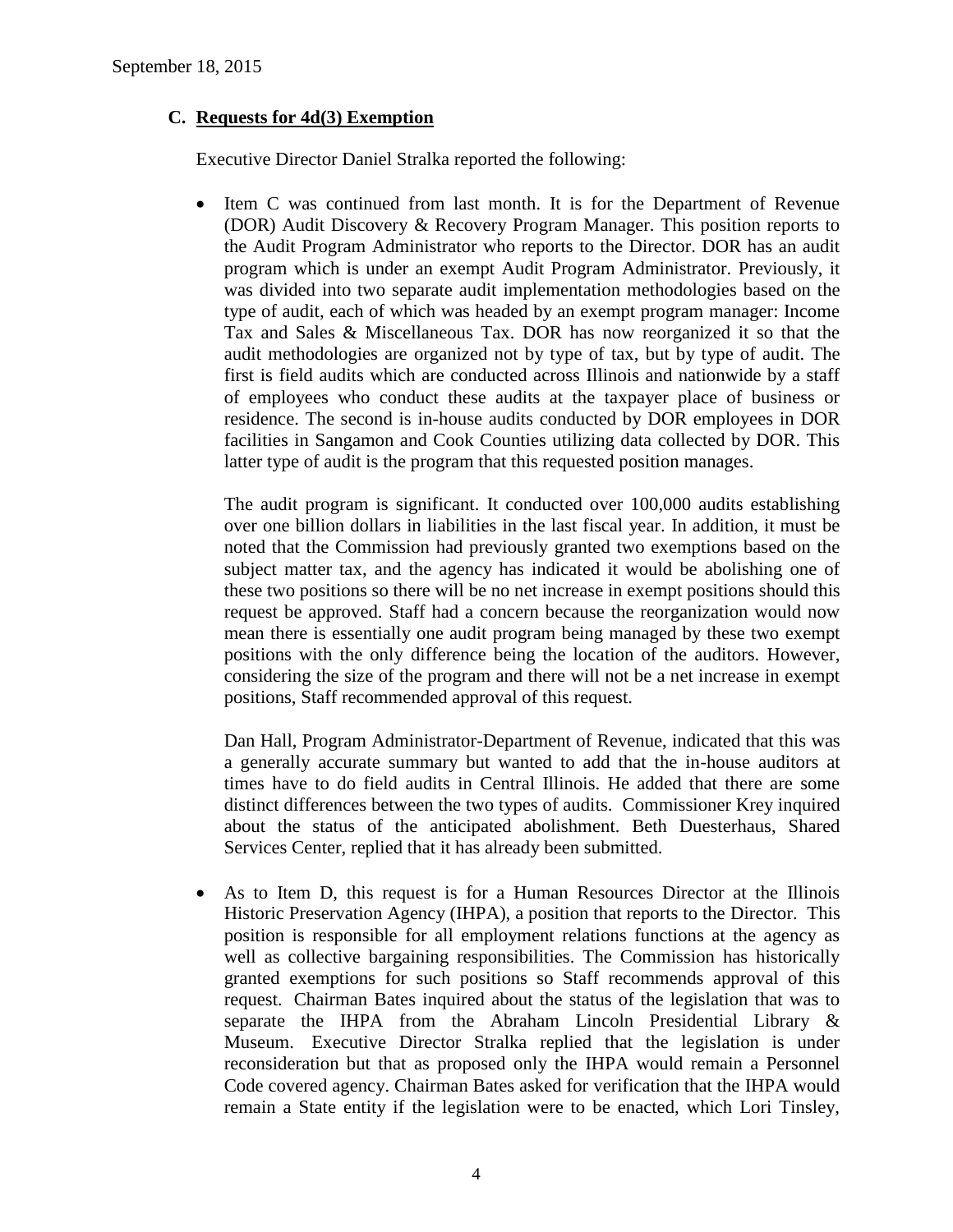Interim Human Resources Director, indicated it would. Staff recommended approval of this request.

 As to Items E1 and E2, Item E1 is a request for a Senior Deputy Director of Program Practice, Quality and Research at the Department of Children and Family Services (DCFS). Item E2 is a request for a Senior Deputy Director for Administration. Both positions report to a Chief Deputy Director who reports to the Director. DCFS is undergoing a reorganization which prompted these requests. Both positions will have significant principal policy authority for a number of programs that the Commission has previously indicated support exemption because it has granted exemptions for the individual program managers in the past. For these reasons, Staff recommended approval of these requests. Staff did note to the agency that since these new Senior Deputy Director positions push their subordinate exempt program managers an additional level down on the organizational chart, that may impact their continued qualification for exemption. It is anticipated this would be addressed at the Commission's November meeting.

George Sheldon, Acting Director-Department of Children and Family Services, provided additional background material to the Commissioners. He noted that he is the seventh Director of DCFS in the past four years. He discovered that there were 19 silos in the agency all operating independently of each other. His goal with this reorganization is to change this culture. By doing so, he does not anticipate removing the independent authority of these lower tier managers, but to cluster them together in related areas.

The Quality Assurance position is a critical position in that it will be coordinating all the various agency functions involved in child well-being. Both these positions will improve the coordination of services within DCFS. That will be the role of the Senior Deputy Director positions which is important to the delivery of services to children. Director Sheldon noted that the longest stays for wards of the State nationwide are in Illinois.

Commissioner Cummings asked if it is his goal to coordinate the agency's efforts and Director Sheldon responded affirmatively.

Chairman Bates noted that as the General Counsel for Henry Booth House, they have a great deal of interaction with DCFS in the programs it operates. He agreed that the revolving door of agency directors has been problematic for DCFS so Director Sheldon's efforts are a positive sign.

Executive Director Stralka then addressed Item E3 noting that it is a request for a Deputy Director of Monitoring who reports to the Director. This position is responsible for monitoring the agency's compliance with consent decrees, specifically the B.H. Consent Decree, and other class action litigation. The Commission had previously approved an exemption for this program which was ultimately combined with a position that also was responsible for the agency's licensing program. The agency is now splitting these responsibilities to two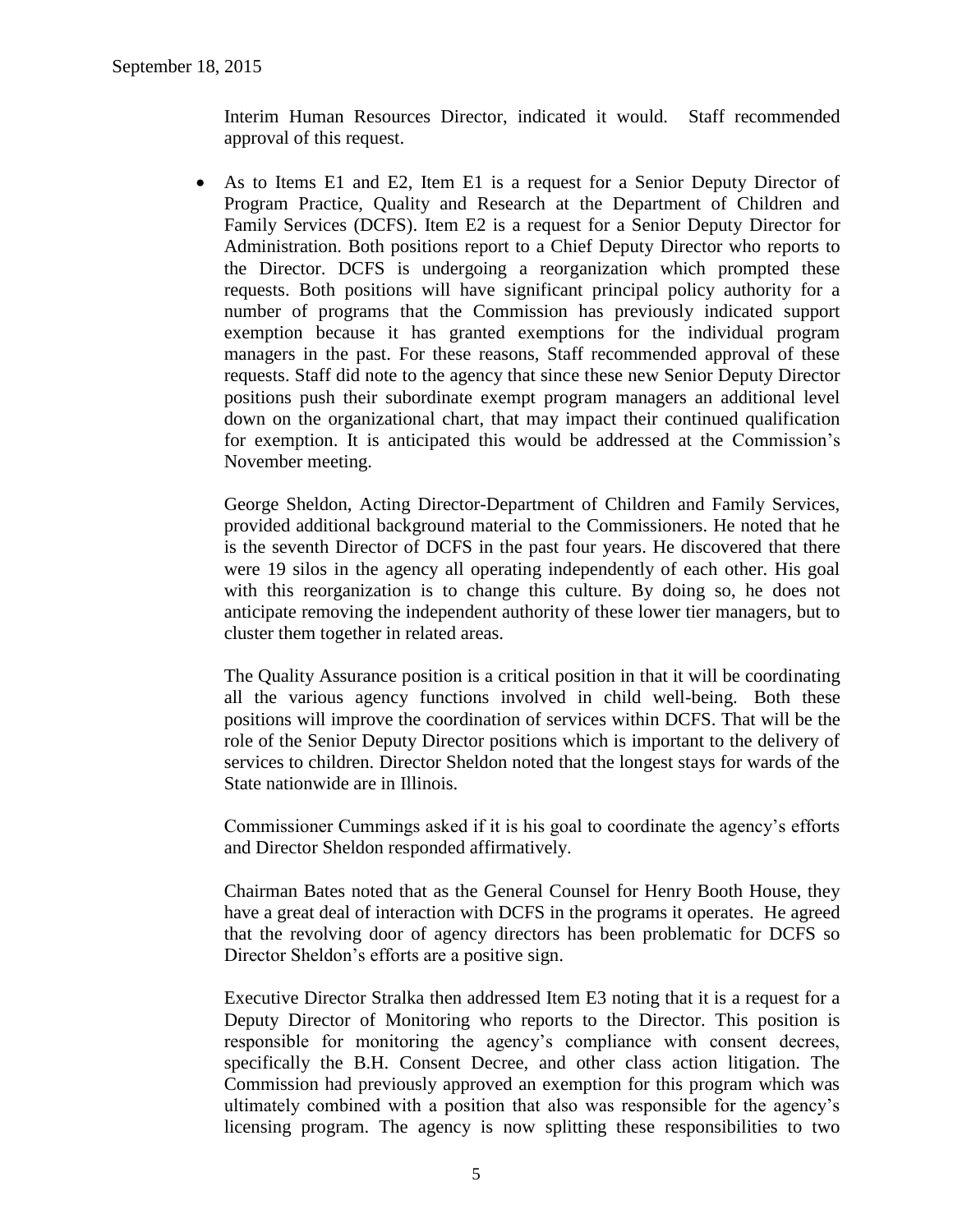positions. The other issue had to do with the recent filing of an Expert's Report in the B.H. Consent Decree. This report recommended that DCFS engage external monitors, not internal monitors, to assess its compliance with the B.H. Consent Decree. The Report also indicated that DCFS did not necessarily object to this, but that the external monitors should report to the agency and not the court. Even though the Report noted the importance of having an internal monitor, since it appeared that the external monitor may be the entity with the principal policy authority for this function Staff did not recommend approval of this request.

Director Sheldon replied that the B.H. Consent Decree had just been reactivated when he was appointed Director. Both the plaintiffs and Director Sheldon agreed on the Expert's Report including the need for monitoring. Current internal monitoring is mostly post-incident and reviewing licensing reports. There is no programmatic monitoring to see if the expected results are being delivered. The Expert Report recommended external monitors for this. There was an agreement with the plaintiffs to see what is available for the agency to utilize for clinical and programmatic monitoring until DCFS develops the internal capacity to perform this function.

Chairman Bates asked if the Expert Report also required internal monitoring as well as external monitors. Director Sheldon responded affirmatively, noting that this requested position will end up overseeing the external monitors' contract. He agreed that the capacity to conduct this monitoring was needed internally.

Commissioner Cummings inquired if the internal monitor would be reporting to him and Director Sheldon indicated they would as well as oversee the external monitors. He noted that there are three aspects of monitoring: licensing, contracts, and the programs themselves. The external monitor would be doing the programmatic monitoring while the internal monitor would do the rest. Director Sheldon added that the monitoring ultimately needs to be collaborative with the court and the plaintiffs in the Consent Decree. Illinois has 53 residential facilities and another 13,000 children in foster care. The external monitor would be monitoring the residential facilities but the agency remains the monitor of the 13,000 foster children. Illinois is overly reliant on residential facilities. Tammy Grant, Deputy Director-Department of Children and Family Services, further added that the internal monitor would be responsible for foster care licensing as well as residential. Commissioner Schroeder inquired if the Hoyleton Home was one of the 53 residential facilities. Tammy Grant indicated it was. Director Sheldon reiterated that the goal is to reduce the reliance on residential facilities.

- As to Item F, The agency asked to continue this request to October meeting. Staff has no objection.
- As to Item G, this request is for a Senior Policy Advisor at the Department of Veterans Affairs (DVA), a position that reports to the Director. The Commission has historically approved such a position but in limited numbers for agencies. Since the DVA has no such exempt position presently, and indicated it would not be seeking another, Staff recommended approval of this request.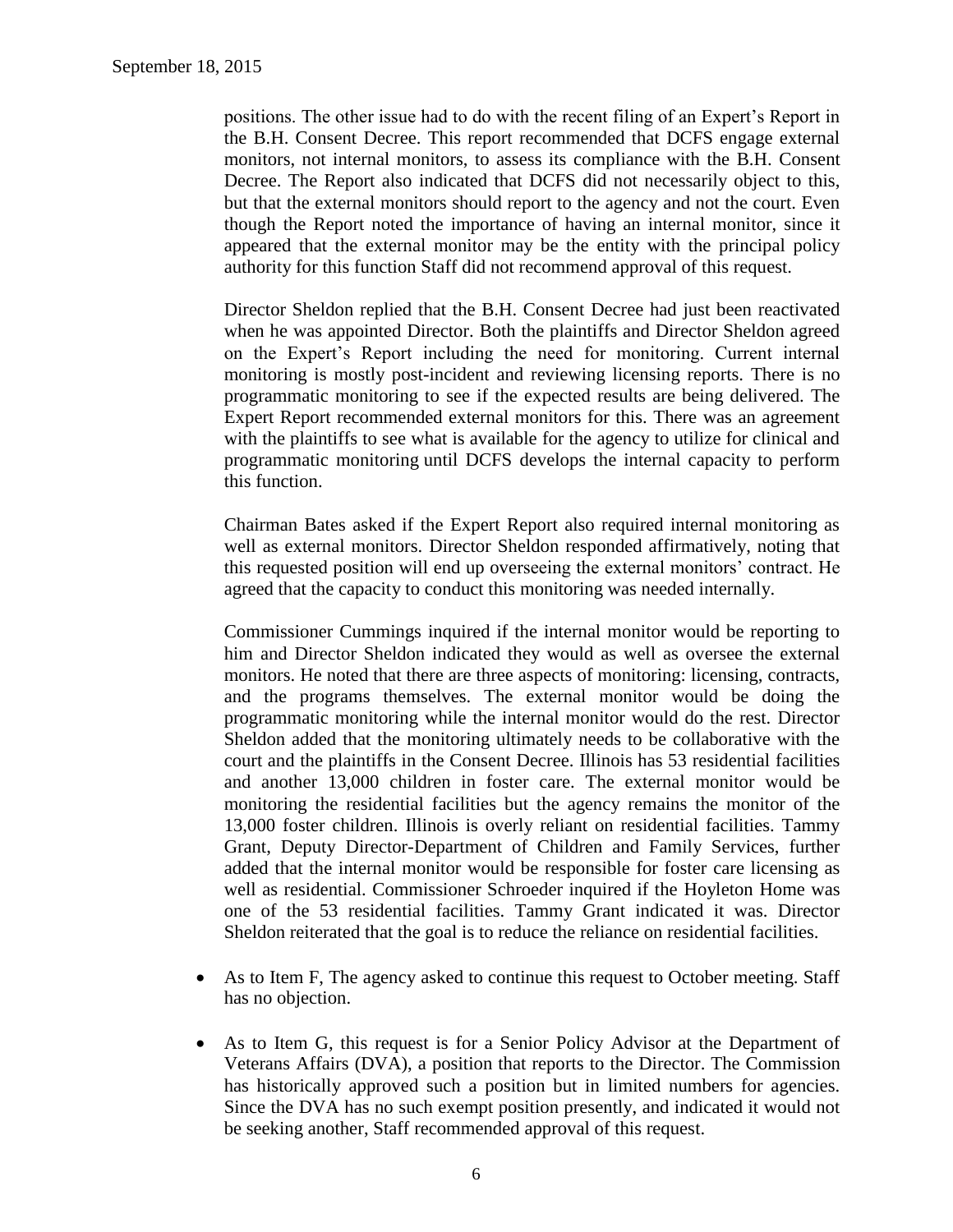## **IT WAS MOVED BY COMMISSIONER CUMMINGS, SECONDED BY COMMISSIONER URLACHER, AND THE MOTION ADOPTED 5-0, TO GRANT THE EXEMPTION REQUEST FOR THE FOLLOWING POSITIONS:**

- **C: Audit Discovery & Recovery Division Manager (Revenue)**
- **D: Human Resources Director (Historic Preservation)**
- **E1: Senior Deputy Director of Program Practice, Quality & Research (Children & Family Services)**
- **E2: Senior Deputy Director for Administration (Children & Family Services)**
- **E3: Deputy Director of Monitoring (Children & Family Services)**
- **G: Senior Policy Advisor (Veterans' Affairs)**

## **IT WAS MOVED BY COMMISSIONER URLACHER, SECONDED BY COMMISSIONER KREY, AND THE MOTION ADOPTED 5-0, TO CONTINUE THE EXEMPTION REQUEST FOR THE FOLLOWING POSITION:**

**F: Director-Targeted Violence Prevention Program (Criminal Justice Information Authority)**

**The following 4d(3) exemption requests were granted on September 18, 2015:**

#### **C. Illinois Department of Revenue**

| <b>Position Number</b>  | 40070-25-41-200-00-01                                   |
|-------------------------|---------------------------------------------------------|
| Position Title          | Senior Public Service Administrator                     |
| Bureau/Division         | Audit Discovery & Recovery                              |
| <b>Functional Title</b> | Audit Discovery & Recovery Division Manager             |
| Incumbent               | Laurie Riva                                             |
| Supervisor              | Audit Program Administrator who reports to the Director |
| Location                | <b>Sangamon County</b>                                  |

#### **D. Illinois Historic Preservation Agency**

| <b>Position Number</b>  | 40070-48-00-300-00-01               |
|-------------------------|-------------------------------------|
| <b>Position Title</b>   | Senior Public Service Administrator |
| Bureau/Division         | Director's Office                   |
| <b>Functional Title</b> | Human Resources Director            |
| Incumbent               | Vacant                              |
| Supervisor              | Director                            |
| Location                | <b>Sangamon County</b>              |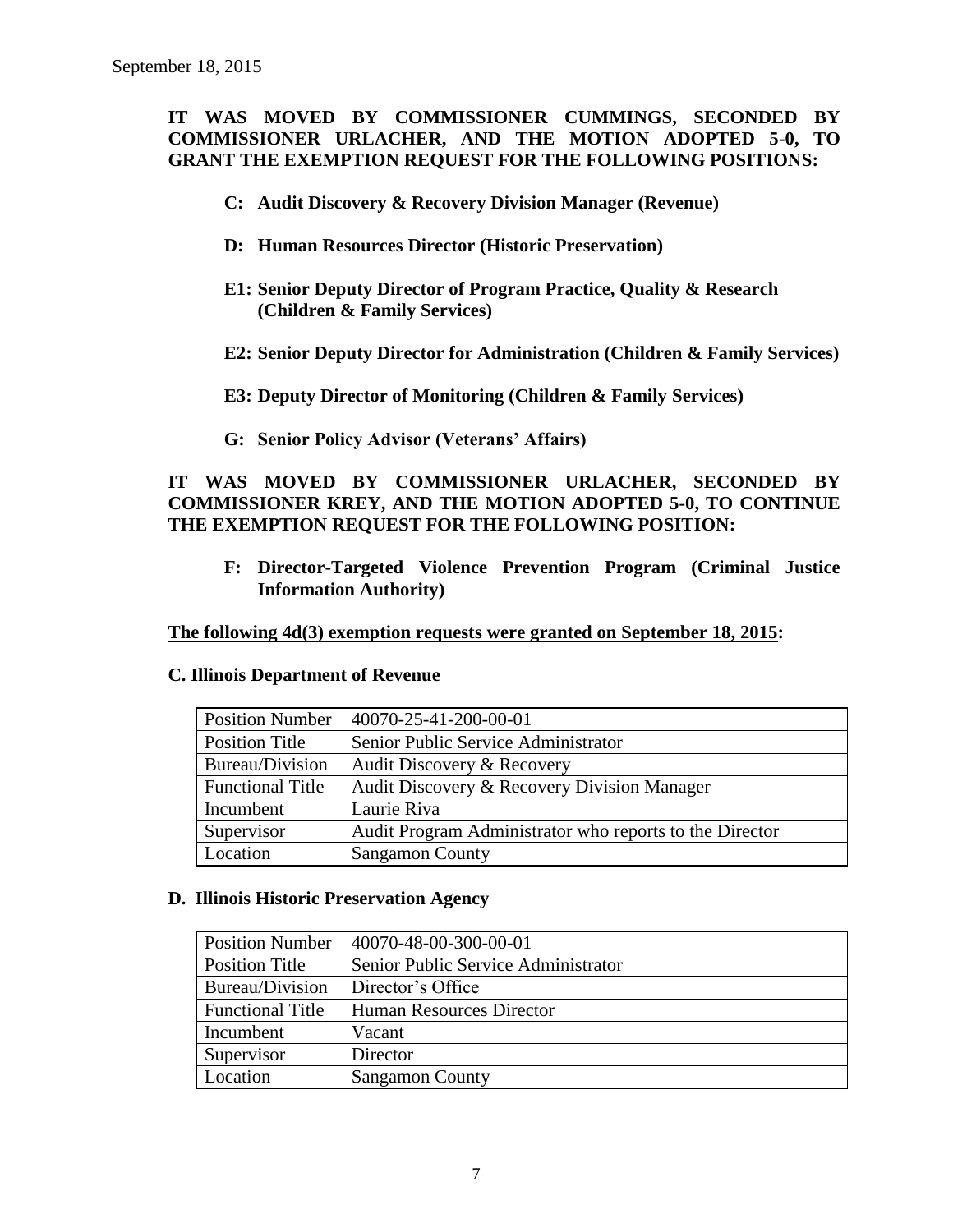| <b>Position Number</b>  | 40070-16-00-260-00-01                                          |
|-------------------------|----------------------------------------------------------------|
| Position Title          | Senior Public Service Administrator                            |
| Bureau/Division         | Director's Office                                              |
| <b>Functional Title</b> | Senior Deputy Director of Program Practice, Quality & Research |
| Incumbent               | Vacant                                                         |
| Supervisor              | Chief Deputy Director who reports to the Director              |
| Location                | <b>Cook County</b>                                             |

## **E1. Illinois Department of Children & Family Services**

## **E2. Illinois Department of Children & Family Services**

| <b>Position Number</b>  | 40070-16-00-270-00-01                             |
|-------------------------|---------------------------------------------------|
| Position Title          | Senior Public Service Administrator               |
| Bureau/Division         | Director's Office                                 |
| <b>Functional Title</b> | Senior Deputy Director for Administration         |
| Incumbent               | Vacant                                            |
| Supervisor              | Chief Deputy Director who reports to the Director |
| Location                | <b>Cook County</b>                                |

## **E3. Illinois Department of Children & Family Services**

| <b>Position Number</b>  | 40070-16-67-000-00-01               |
|-------------------------|-------------------------------------|
| <b>Position Title</b>   | Senior Public Service Administrator |
| Bureau/Division         | Division of Monitoring              |
| <b>Functional Title</b> | Deputy Director of Monitoring       |
| Incumbent               | Vacant                              |
| Supervisor              | Director                            |
| Location                | <b>Cook County</b>                  |

# **G. Illinois Department of Veterans' Affairs**

| <b>Position Number</b>  | 40070-34-00-000-00-01               |
|-------------------------|-------------------------------------|
| <b>Position Title</b>   | Senior Public Service Administrator |
| Bureau/Division         | Office of the Director              |
| <b>Functional Title</b> | Senior Policy Advisor               |
| Incumbent               | Vacant                              |
| Supervisor              | Director                            |
| Location                | <b>Cook County</b>                  |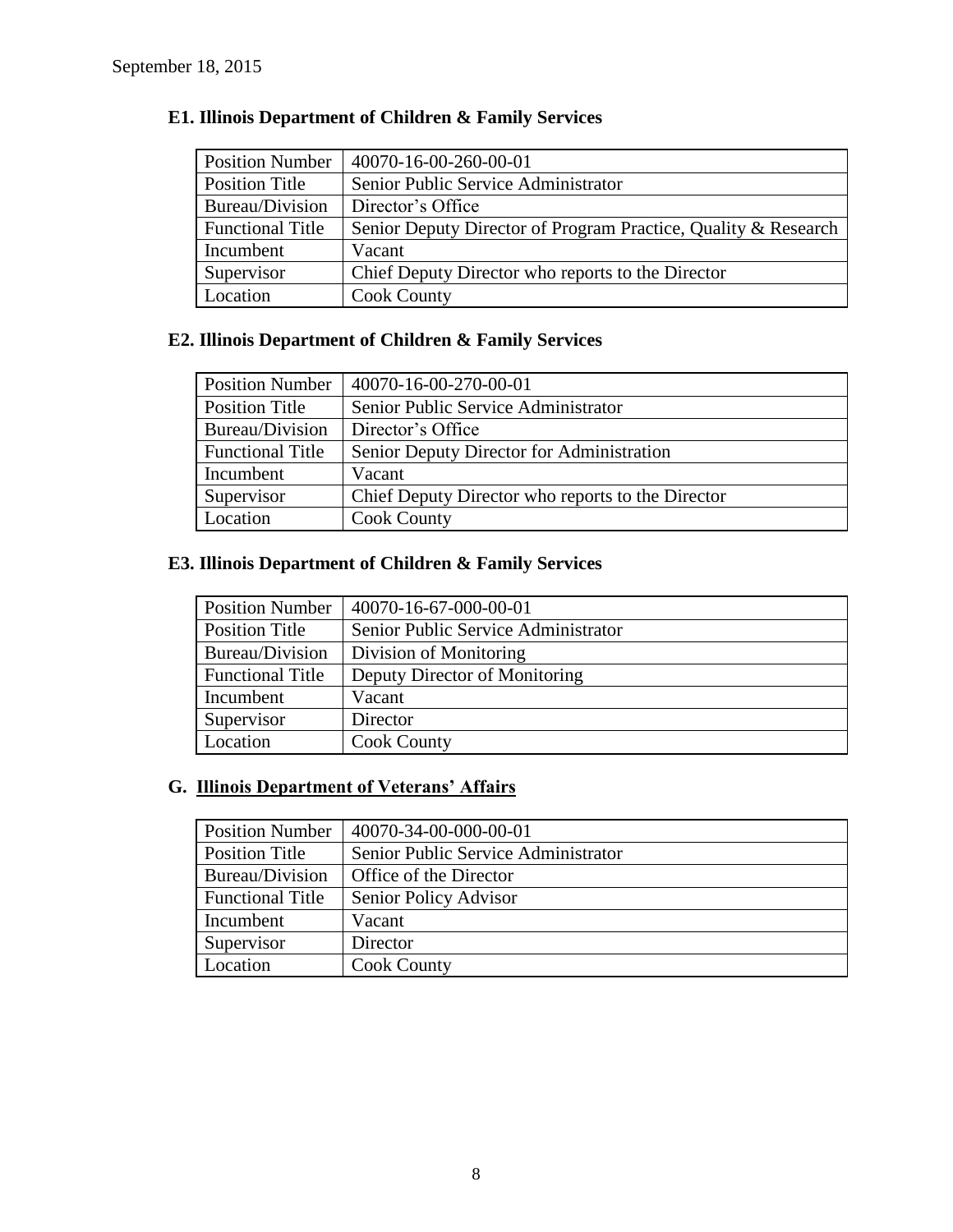#### **The following 4d(3) exemption request was continued to October 16, 2015 on September 18, 2015:**

| <b>Position Number</b>  | 40070-50-05-700-00-01                         |
|-------------------------|-----------------------------------------------|
| Position Title          | Senior Public Service Administrator           |
| Bureau/Division         | <b>Targeted Violence Prevention Program</b>   |
| <b>Functional Title</b> | Director-Targeted Violence Prevention program |
| Incumbent               | Vacant                                        |
| Supervisor              | <b>Executive Director</b>                     |
| Location                | <b>Cook County</b>                            |

#### **F. Illinois Criminal Justice Information Authority**

## VI. REPORT ON THE STATUS OF PRIVATE SECRETARIES AND CONFIDENTIAL ASSISTANTS EXEMPT FROM JURISDICTION B PURSUANT TO SECTION 4D(1) OF THE PERSONNEL CODE

Executive Director Daniel Stralka indicated that he had prepared a follow-up report (previously provided to the Commissioners) which detailed the supplemental communication he had with select agencies since his initial report that was considered at the June 19, 2015 meeting. After brief discussion in which all Commissioners participated, it was the consensus of the Commissioners to accept the follow-up report and have it attached to the Minutes of the meeting.

## VII. CLASS SPECIFICATIONS

## **A. Governing Rule – Section 1.45 Classification Plan**

The Commission will review the class specifications requiring Commission approval under the Classification Plan and will approve those that meet the requirements of the Personnel Code and Personnel Rules and conform to the following accepted principles of position classification:

- a) The specifications are descriptive of the work being done or that will be done;
- b) Identifiable differentials are set forth among classes that are sufficiently significant to permit the assignment of individual positions to the appropriate class;
- c) Reasonable career promotional opportunities are provided;
- d) The specifications provide a reasonable and valid basis for selection screening by merit examinations;
- e) All requirements of the positions are consistent with classes similar in difficulty, complexity and nature of work.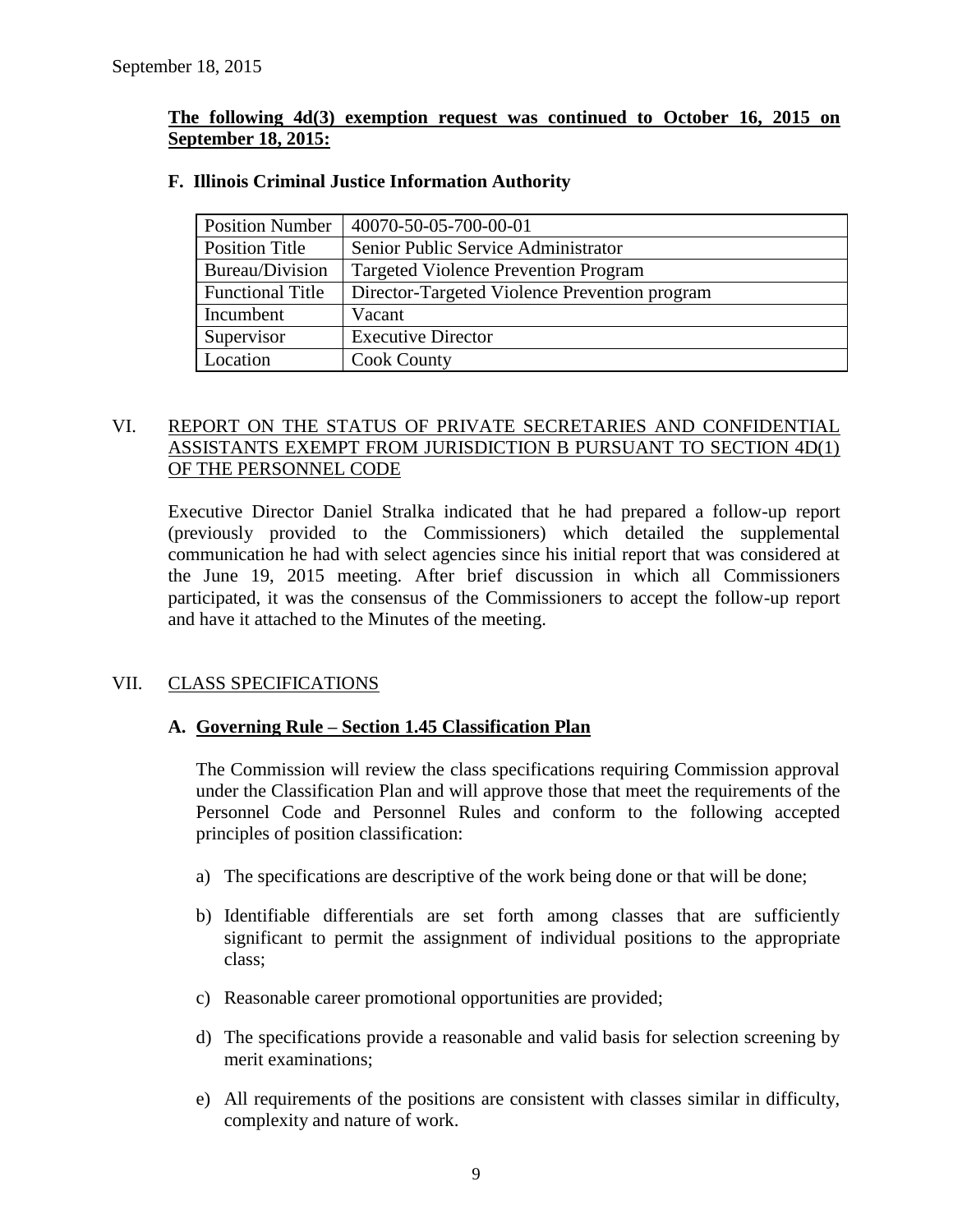#### **B. None submitted**

**IT WAS MOVED BY COMMISSIONER KREY, SECONDED BY COMMISSIONER URLACHER, AND THE MOTION ADOPTED 5-0 TO DISAPPROVE ANY CLASS SPECIFICATIONS RECEIVED BY THE COMMISSION NOT CONTAINED IN THIS REPORT TO ALLOW ADEQUATE STUDY.** 

#### VIII. MOTION TO CLOSE A PORTION OF THE MEETING

**IT WAS MOVED BY COMMISSIONER CUMMINGS, SECONDED BY COMMISSIONER KREY, AND BY ROLL CALL VOTE THE MOTION ADOPTED 5-0 TO CLOSE A PORTION OF THE MEETING PURSUANT TO SUBSECTIONS 2(c)(1), 2(c)(4), AND 2(c)(11) OF THE OPEN MEETINGS ACT.**

| <b>BATES</b> | YES.       | <b>CUMMINGS</b>      | <b>YES</b> |
|--------------|------------|----------------------|------------|
| <b>KREY</b>  | YES .      | <b>SCHROEDER YES</b> |            |
| URLACHER     | <b>YES</b> |                      |            |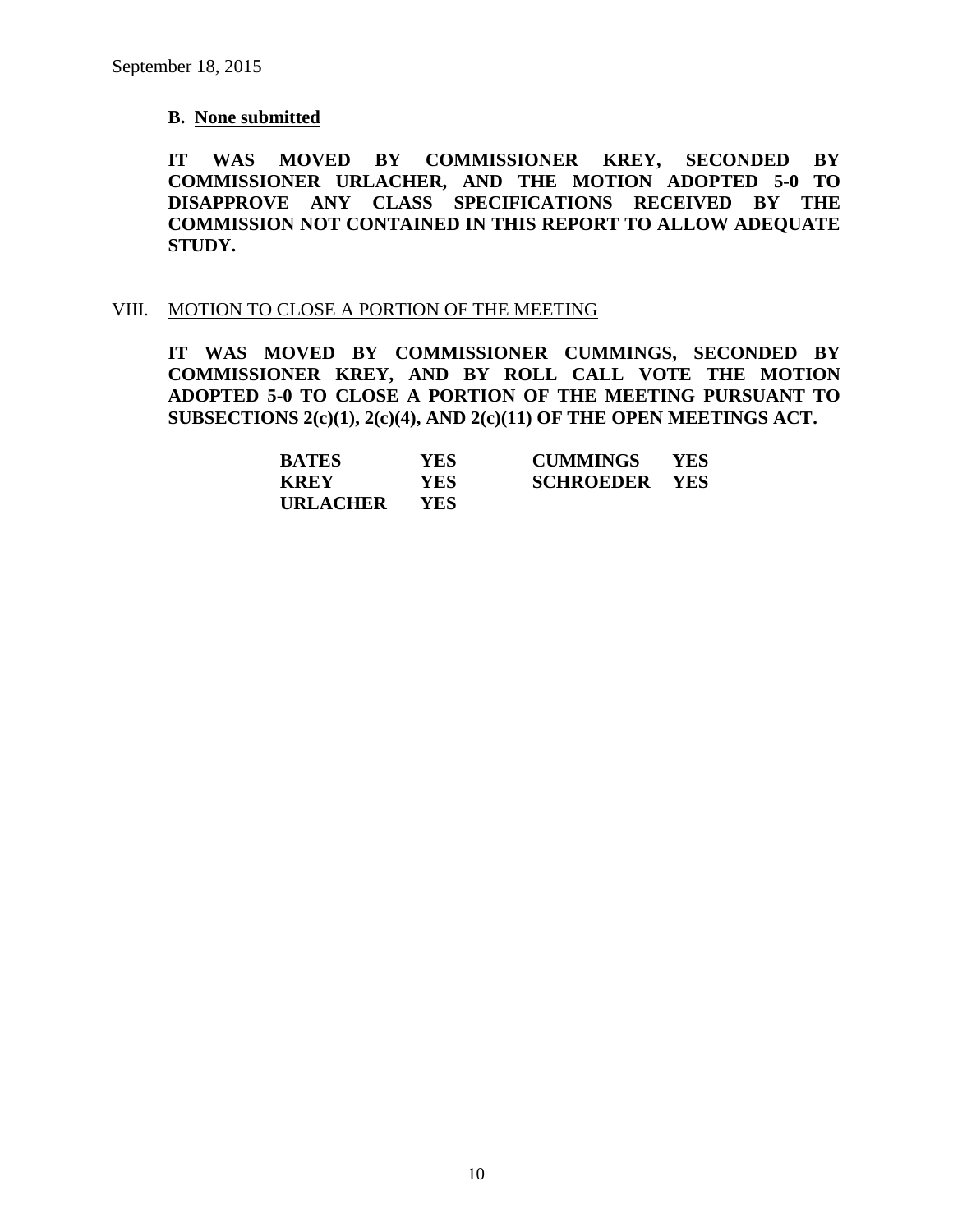#### IX. RECONVENE THE OPEN MEETING

Upon due and proper notice the regular open meeting of the Illinois Civil Service Commission was reconvened at 160 North LaSalle Street, Suite S-901, Chicago, Illinois at 11:40 a.m.

#### PRESENT

Fredrick H. Bates, Chairman; Anita M. Cummings, Susan Moylan Krey, William A. Schroeder, and Casey Urlacher, Commissioners; Daniel Stralka, Executive Director; and Andrew Barris (by telephone), Assistant Executive Director.

### X. NON-MERIT APPOINTMENT REPORT

Executive Director Daniel Stralka reiterated for the Commissioners that there have been concerns with the accuracy of the data in the Consecutive Non-Merit Appointment Report for a significant length of time. He considered asking if it should be removed from future agendas for this reason. He then reported that there is a meeting scheduled with Central Management Services which will be addressing the topic scheduled for next month so he will hold off on making that request.

Set forth below is the number of consecutive non-merit appointments made by each department as reported by Central Management Services:

| <b>Agency</b>                           | 7/31/15 | 8/31/15        | 8/31/14        |
|-----------------------------------------|---------|----------------|----------------|
| Agriculture                             | 6       | 6              | 0              |
| <b>Arts Council</b>                     | ∩       | 1              | 0              |
| <b>Central Management Services</b>      |         | 4              | 0              |
| <b>Children and Family Services</b>     |         | $\mathbf{c}$   |                |
| Corrections                             | 0       | 0              |                |
| <b>Employment Security</b>              | 0       |                | 0              |
| <b>Healthcare and Family Services</b>   | 4       | 5              |                |
| <b>Historic Preservation Agency</b>     | 0       | 3              | 5              |
| Human Rights                            | 0       | 0              |                |
| <b>Human Services</b>                   | 4       | 7              | 3              |
| Insurance                               |         |                |                |
| Juvenile Justice                        | 0       | 0              |                |
| <b>Natural Resources</b>                | 35      | 43             | 26             |
| <b>Public Health</b>                    | 0       |                |                |
| Revenue                                 | 6       | 6              | $\mathfrak{D}$ |
| <b>State Retirement Systems</b>         | 5       | 5              |                |
| Transportation                          | 0       | $\overline{2}$ | 0              |
| <b>Workers' Compensation Commission</b> | 0       |                |                |
| <b>Totals</b>                           | 63      | 88             | 46             |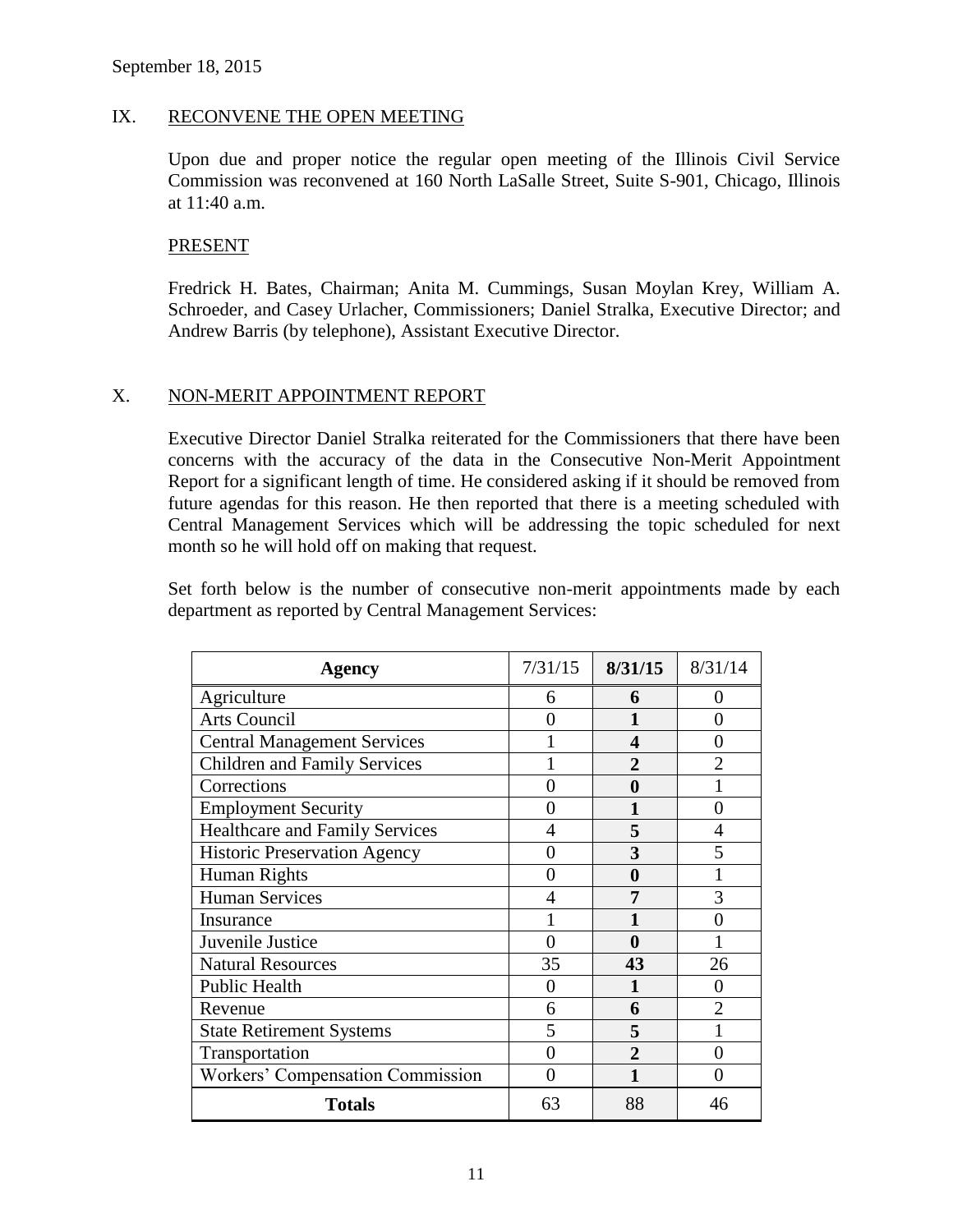#### XI. PUBLICLY ANNOUNCED DECISIONS RESULTING FROM APPEALS

#### **DA-14-14**

| Employee    | Peter C. Vines      | Appeal Date         | 12/26/13          |
|-------------|---------------------|---------------------|-------------------|
| Agency      | <b>State Police</b> | Decision Date       | 09/04/15          |
| Appeal Type | Discharge           | <b>Proposal for</b> | Discharge upheld. |
| <b>AL</b>   | Daniel Stralka      | <i>Decision</i>     |                   |

**IT WAS MOVED BY COMMISSIONER KREY, SECONDED BY COMMISSIONER URLACHER, AND BY ROLL CALL VOTE OF 5-0 THE MOTION ADOPTED TO AFFIRM AND ADOPT THE PROPOSAL FOR DECISION OF THE ADMINISTRATIVE LAW JUDGE TO UPHOLD THE DISCHARGE FOR THE REASONS SET FORTH IN THE PROPOSAL FOR DECISION DATED SEPTEMBER 4, 2015.**

| <b>BATES</b>    | YES        | <b>CUMMINGS</b>      | <b>YES</b> |
|-----------------|------------|----------------------|------------|
| <b>KREY</b>     | YES.       | <b>SCHROEDER YES</b> |            |
| <b>URLACHER</b> | <b>YES</b> |                      |            |

**DA-39-15**

| Employee    | Joseph A. Kath           | <b>Appeal Date</b>  | 3/18/15            |
|-------------|--------------------------|---------------------|--------------------|
| Agency      | <b>Natural Resources</b> | Decision Date       | 9/04/15            |
| Appeal Type | Discharge                | <b>Proposal for</b> | 60-day suspension. |
| ALJ         | <b>Andrew Barris</b>     | Decision            |                    |

**IT WAS MOVED BY COMMISSIONER URLACHER, SECONDED BY COMMISSIONER CUMMINGS, AND BY ROLL CALL VOTE OF 5-0 THE MOTION ADOPTED TO AFFIRM AND ADOPT THE PROPOSAL FOR DECISION OF THE ADMINISTRATIVE LAW JUDGE THAT THE PARTIALLY PROVEN CHARGES WARRANT A 60-DAY SUSPENSION PLUS THE DURATION OF HIS SUSPENSION PENDING DISCHARGE FOR THE REASONS SET FORTH IN THE PROPOSAL FOR DECISION DATED SEPTEMBER 4, 2015.**

| <b>BATES</b>    | <b>YES</b> | <b>CUMMINGS</b>      | <b>YES</b> |
|-----------------|------------|----------------------|------------|
| <b>KREY</b>     | <b>YES</b> | <b>SCHROEDER YES</b> |            |
| <b>URLACHER</b> | <b>YES</b> |                      |            |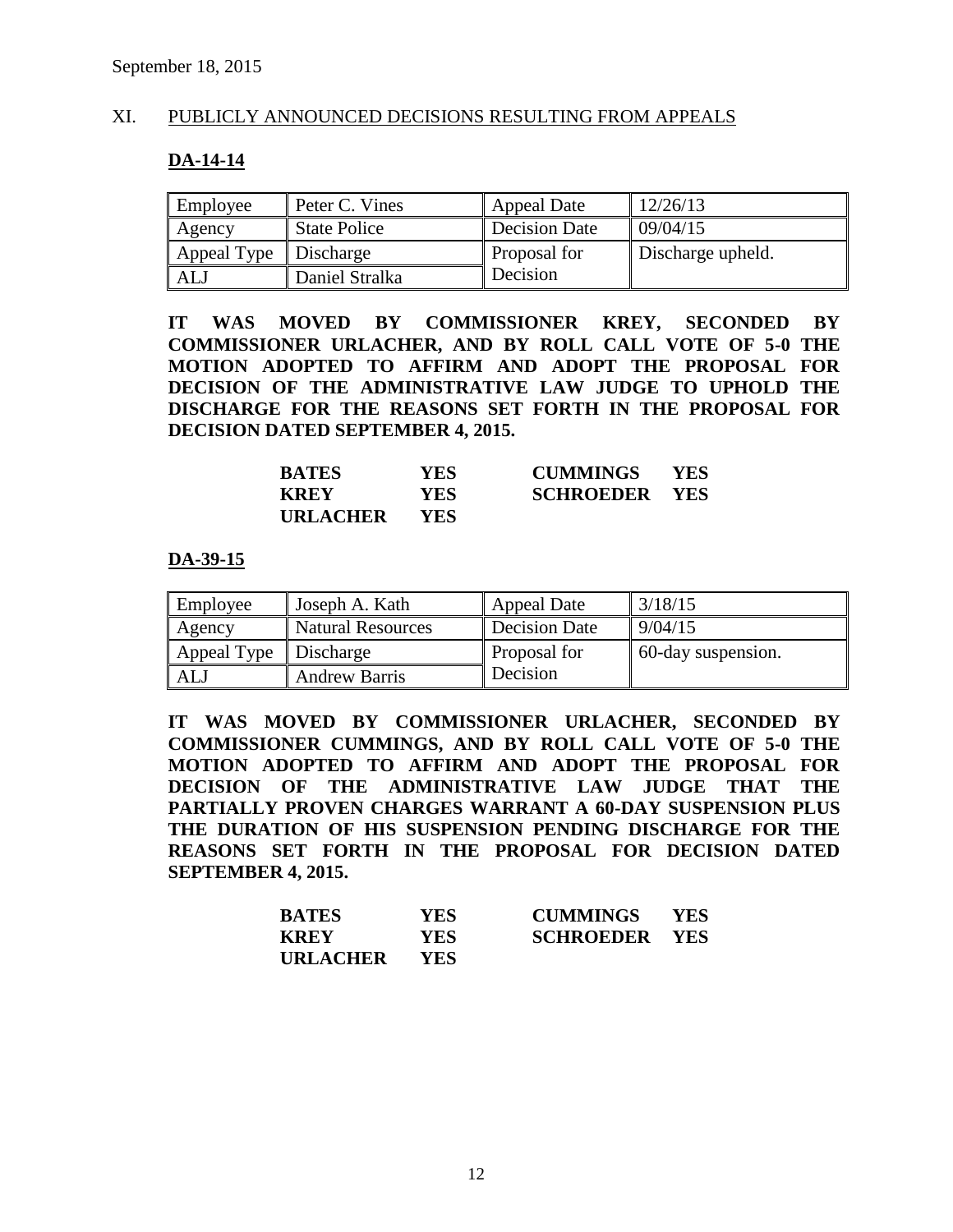## **RV-44-15**

| Employee    | Monica L. Barry               | <b>Appeal Date</b> | 4/27/15                     |
|-------------|-------------------------------|--------------------|-----------------------------|
| Agency      | <b>Central Mgmt. Services</b> | Decision Date      | 8/27/15                     |
| Appeal Type | <b>Rule Violation</b>         | Proposal for       | Violation found; CMS is     |
| ALJ         | <b>Andrew Barris</b>          | Decision           | directed to allow Monica    |
|             |                               |                    | Barry to take a typing test |
|             |                               |                    | and to insure its employees |
|             |                               |                    | understand that a medical   |
|             |                               |                    | leave of absence does not   |
|             |                               |                    | prevent employees from      |
|             |                               |                    | taking a typing test.       |

**IT WAS MOVED BY COMMISSIONER CUMMINGS, SECONDED BY COMMISSIONER URLACHER, AND BY ROLL CALL VOTE OF 5-0 THE MOTION ADOPTED TO AFFIRM AND ADOPT THE PROPOSAL FOR DECISION OF THE ADMINISTRATIVE LAW JUDGE THAT THAT THE PETITIONER HAS PROVEN BY A PREPONDERANCE OF THE EVIDENCE THAT CENTRAL MANAGEMENT SERVICES VIOLATED SECTION 13(3) OF THE PERSONNEL CODE BY FAILING TO ALLOW THE PETITIONER TO TAKE A TYPING TEST. CENTRAL MANAGEMENT SERVICES IS DIRECTED TO ALLOW THE PETITIONER TO TAKE A TYPING TEST AND TO INSTRUCT ITS EMPLOYEES THAT A MEDICAL LEAVE OF ABSENCE SHALL NOT PREVENT AN EMPLOYEE FROM TESTING FOR A POSITION.**

| <b>BATES</b>    | YES.       | <b>CUMMINGS</b>      | <b>YES</b> |
|-----------------|------------|----------------------|------------|
| <b>KREY</b>     | <b>YES</b> | <b>SCHROEDER YES</b> |            |
| <b>URLACHER</b> | YES.       |                      |            |

#### XII. APPEALS TERMINATED WITHOUT DECISION ON THE MERITS

#### **DA-18-15**

| Employee    | Fee F. Habtes        | <b>Appeal Date</b>  | 10/22/14                 |
|-------------|----------------------|---------------------|--------------------------|
| Agency      | Veterans' Affairs    | Decision Date       | 08/20/15                 |
| Appeal Type | Discharge            | <b>Proposal for</b> | Dismissed subject to     |
| <b>ALJ</b>  | <b>Andrew Barris</b> | Decision            | approval of Commission;  |
|             |                      |                     | agency withdrew charges. |

#### **S-45-15**

| Employee    | Percy V. Coleman | Appeal Date         | 4/29/15                       |
|-------------|------------------|---------------------|-------------------------------|
| Agency      | Corrections      | Decision Date       | 8/31/15                       |
| Appeal Type | Suspension       | <b>Proposal for</b> | Dismissed subject to approval |
| ALJ         | Daniel Stralka   | Decision            | of Commission; settled.       |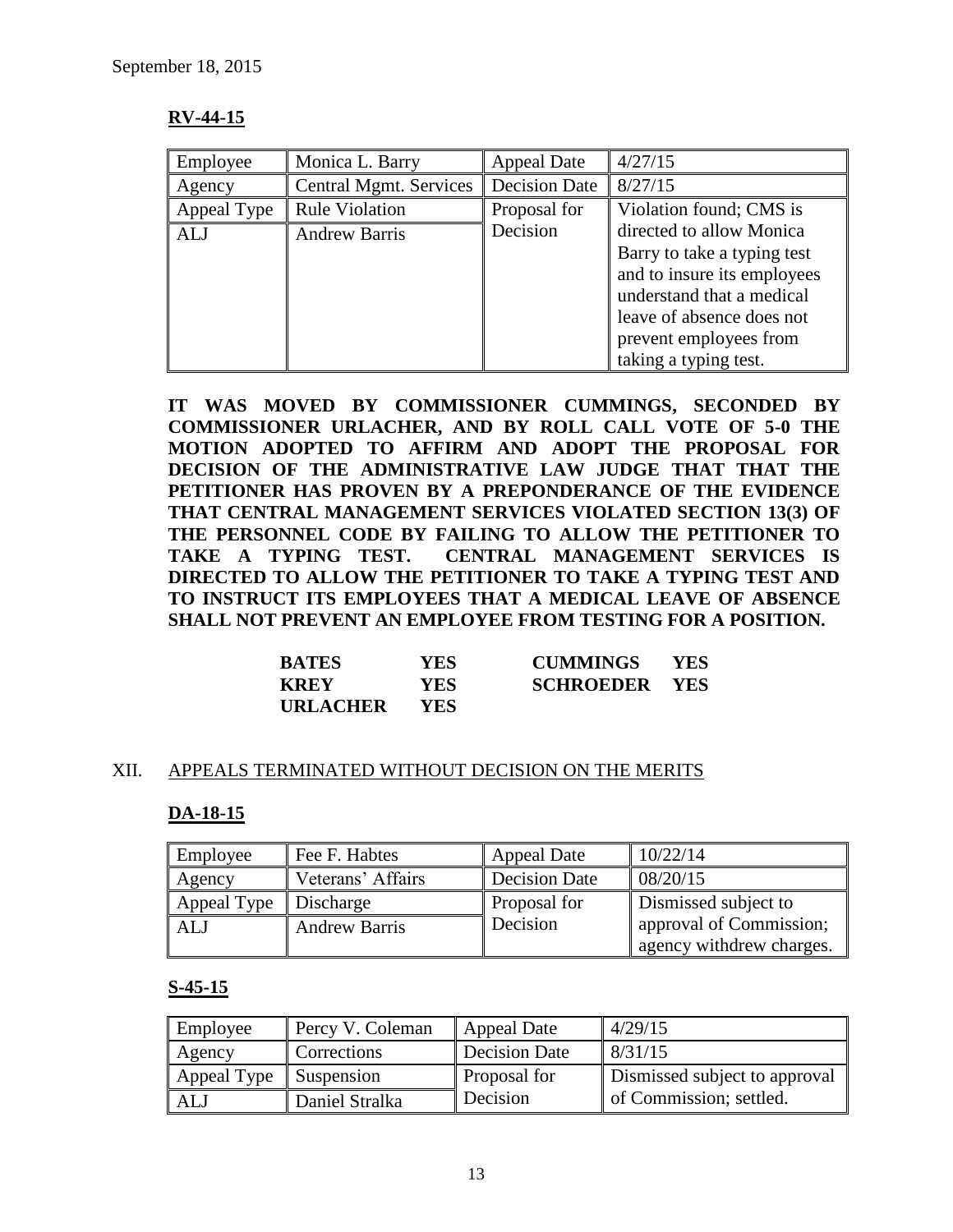## **DA-52-15<sup>1</sup>**

| Employee    | Percy V. Coleman | <b>Appeal Date</b> | 6/16/15                       |
|-------------|------------------|--------------------|-------------------------------|
| Agency      | Corrections      | Decision Date      | $\frac{18}{31/15}$            |
| Appeal Type | Discharge        | Proposal for       | Dismissed subject to approval |
| ALJ         | Daniel Stralka   | Decision           | of Commission; settled.       |

## **DA-7-16**

 $\overline{a}$ 

| Employee    | Edgar L. Howard                         | Appeal Date  | 8/17/15                 |
|-------------|-----------------------------------------|--------------|-------------------------|
| Agency      | Child & Family Services   Decision Date |              | 9/01/15                 |
| Appeal Type | Discharge                               | Proposal for | Dismissed subject to    |
| <b>ALJ</b>  | Daniel Stralka                          | Decision     | approval of Commission; |
|             |                                         |              | withdrawn.              |

**IT WAS MOVED BY COMMISSIONER CUMMINGS, SECONDED BY COMMISSIONER KREY, AND BY ROLL CALL VOTE OF 5-0 THE MOTION ADOPTED TO AFFIRM AND ADOPT THE PROPOSAL FOR DECISIONS OF THE ADMINISTRATIVE LAW JUDGES TO DISMISS THE APPEALS.** 

| <b>BATES</b>    | YES.       | <b>CUMMINGS</b>      | - YES |
|-----------------|------------|----------------------|-------|
| <b>KREY</b>     | <b>YES</b> | <b>SCHROEDER YES</b> |       |
| <b>URLACHER</b> | <b>YES</b> |                      |       |

## XIII. FISCAL YEAR 2015 ANNUAL REPORT

**IT WAS MOVED BY COMMISSIONER CUMMINGS, SECONDED BY COMMISSIONER KREY, AND THE MOTION ADOPTED 5-0 TO APPROVE THE FISCAL YEAR 2015 ANNUAL REPORT.**

<sup>&</sup>lt;sup>1</sup>Effective June 18, 2015 the discharge appeal of Percy Coleman (DA-52-15) was consolidated under Illinois Department of Corrections v. Percy V. Coleman, S-45-15.